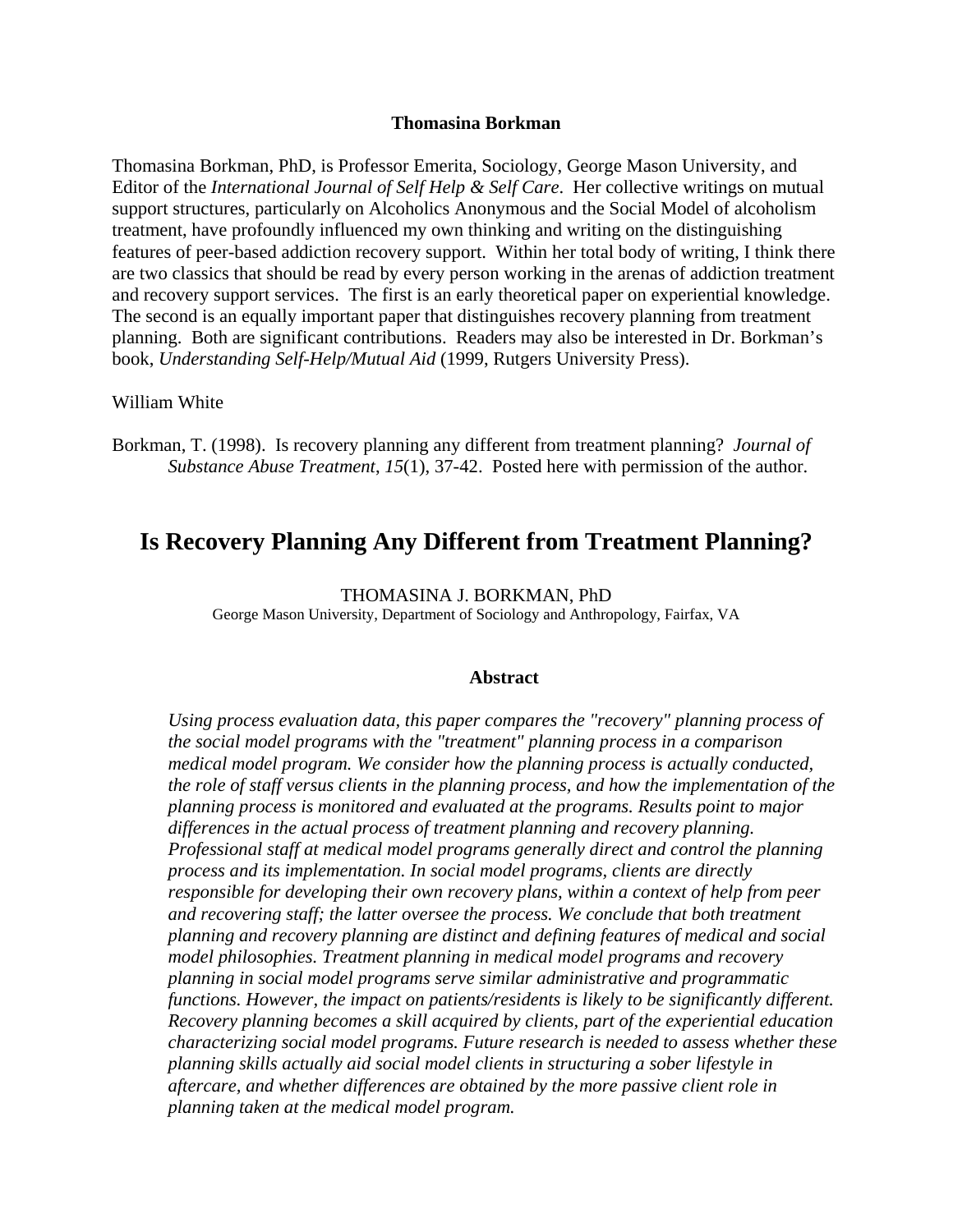**Keywords-** social model; treatment planning; client participation; twelve steps; treatment program.

## **Introduction**

 TREATMENT PLANNING IS regarded as an indispensable part of all professionalized treatment programs, whether the approach is medical, psychological, or "Minnesota model." A search of recent publications on treatment planning located 141 records. About half of these publications deal with appropriate instruments to be used in assessing and evaluating patient's problems as the basis of developing an adequate individualized treatment plan (e.g., Allen & Columbus, 1995: Allen & Mattson, 1993; Donovan, 1995). What is striking is that so many publications take for granted the importance of treatment planning, assume the reader understands the planning process, and simply refer to treatment planning in the conclusions (see McCormick & Smith. 1995: Schober & Annis, 1996). Treatment plans are so fundamental to contemporary substances abuse treatment that they are a major means used by third parties, payers, or credentialing agencies (Bois & Graham, 1993) to monitor and evaluate substance abuse treatment programs.

Social model practitioners maintain that they use an alternative paradigm (Borkman, Kaskutas, Barrows, 1996) that is not "treatment," and that consequently they do not utilize "treatment planning" (Dodd. 1986). They argue instead that they engage in the "recovery process." utilizing "recovery planning" and "recovery plans" (see Borkman. 1983; Schonlau, 1990; Wright, Clay & Weir, 1990).

There has been little systematic research in this area, thus it remains a question whether the processes used in social model programs to develop "recovery plans" for their "residents" are different in principle or in degree, from the processes used by "medical model" programs to develop "treatment plans" for their "patients." This is the subject of the present paper. Using data from a process evaluation, this paper compares the recovery planning process of two social model programs with the treatment planning process in a medical model program we observed. We examine how the planning process is actually conducted that includes the role of staff versus clients in the planning process, and how the planning process is translated into assignments and activities for clients to follow during their course of stay. We also examine what documentation and monitoring of client progress is done in relation to the planning process at the study sites. Finally, we consider what are the functions of treatment planning and recovery planning at the study sites. For this paper, the data used were the observation notes pertaining to group meetings and staff meetings as well as the interviews of directors and staff of each program. References to the process of treatment planning or recovery planning in the observation notes and interviews were selected and analyzed. Written copies of forms used in treatment planning or recovery planning that were collected from each site were examined.

## **THE PROGRAM CONTEXT OF TREATMENT AND OF RECOVERY**

 Medical model program (MMP) admits substance abuse patients who have a second diagnosis of physical or mental illness. The hospital detoxifies alcohol- and drug-dependent patients as part of the typical lengths of stay of 7 to 10 days. As a medical facility, the physician,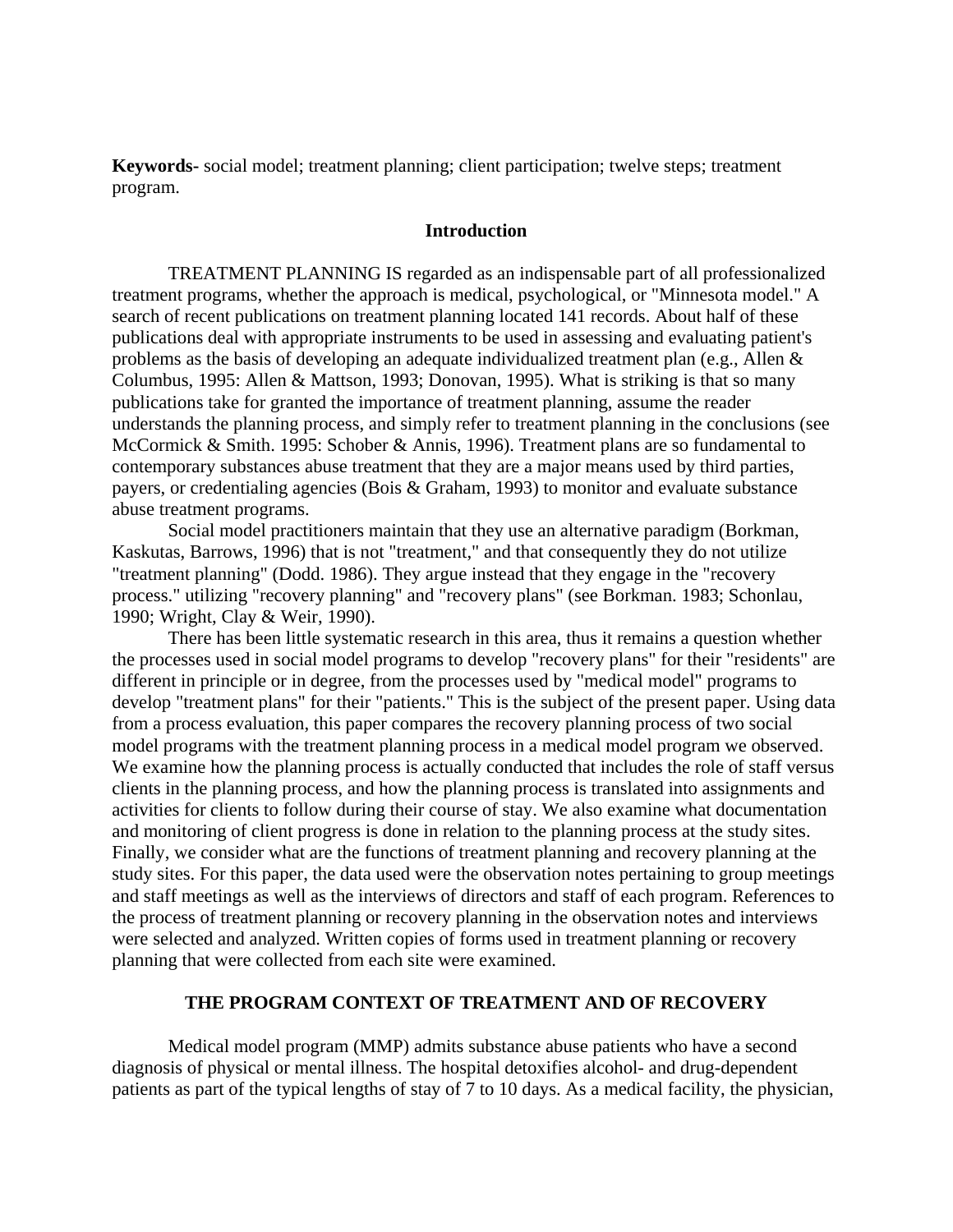psychiatric, and nursing staff handle the medical concerns of diabetes, gastroenteritis, other alcohol- and drug abuse-related physical conditions, and any comorbid mental illness. The program Medical Director, the only one with authority to admit patients or to discharge patients to the unit, is a physician. The counseling staff, with credentials and professional degrees (a few of whom are also recovering alcoholics or drug addicts), are responsible for the nonmedical aspects of treatment planning, and education involving substance abuse and recovery.

In contrast, residents enter the two social model programs detoxified and without any serious acute medical or psychiatric problems that require constant medical attention; the usual length of stay in 90 days or more. A few stabilized dual diagnosed substance abusers with mental illness as well as clients who are HIV-positive are in residence at each social model site. Both social model programs have the same parent nonprofit organization. The staff there are primarily recovering alcoholics and drug addicts with demonstrated years of abstinence and of a recovery lifestyle. Some of these social model staff also have certification as addiction counselors or other professional degrees, but these credentials are not a job requirement.

# **THE TREATMENT PLANNING PROCESS AT THE MEDICAL MODEL SITE**

 Newly admitted clients to MMP undergo a battery of assessments and diagnostic tests based on objective criteria developed by the American Society of Addiction Medicine. Within 72 hours of admission a comprehensive diagnostic battery summary is developed by the counseling staff, who synthesize the separate reports of the physician, psychiatrist, nurse, neuropsychologist, and counseling staff into one document.

At MMP, the staff develop the treatment plans for each patient after deciding what aspects of treatment the patients are lacking knowledge or understanding in based on the results of the diagnostic summary. This information is usually focused on alcohol, drug, medical, and psychiatric health needs and rarely includes job skills development or house searching. At an important treatment planning meeting early each morning, a member of the counseling staff and a nurse meet; they review the status of each patient, assign the day's objectives for each patient, and decide upon tasks that patients should complete to fulfill the objectives and where and how each patient will report on their task accomplishment.

Although discussions of treatment planning in the professional literature often emphasize the important role of patient input into the process (Allen & Columbus, 1995; Hubbard et al., 1989), we did not observe MMP staff asking patients their opinion of the outlined treatment plan or soliciting input from patients about their objectives. Staff-patient interactions about treatment planning there occur primarily in one-on-one sessions, which were not observed for this study (only group sessions and interactions outside of groups were included). We were informed by the program staff that they ask patients whether there is anything specific they would like to work on and whether they have any questions about their treatment plan; patient feedback is included when it is given, and patients are required to sign their treatment plans. While patient involvement in the treatment planning is not *pro forma,* treatment planning is part of the overall paperwork and documentation process that is the domain (and responsibility) of the staff. For the most part, the patient role at MMP appeared to be passive, one of accepting and completing the assignments staff gave them in a timely manner.

In the hospital program, the documentation of patient's treatment plans and the progress notes consumes from 25% to 40% of staff's time according to interviews with staff. In addition to the morning treatment planning meeting and the first meeting with patients at which their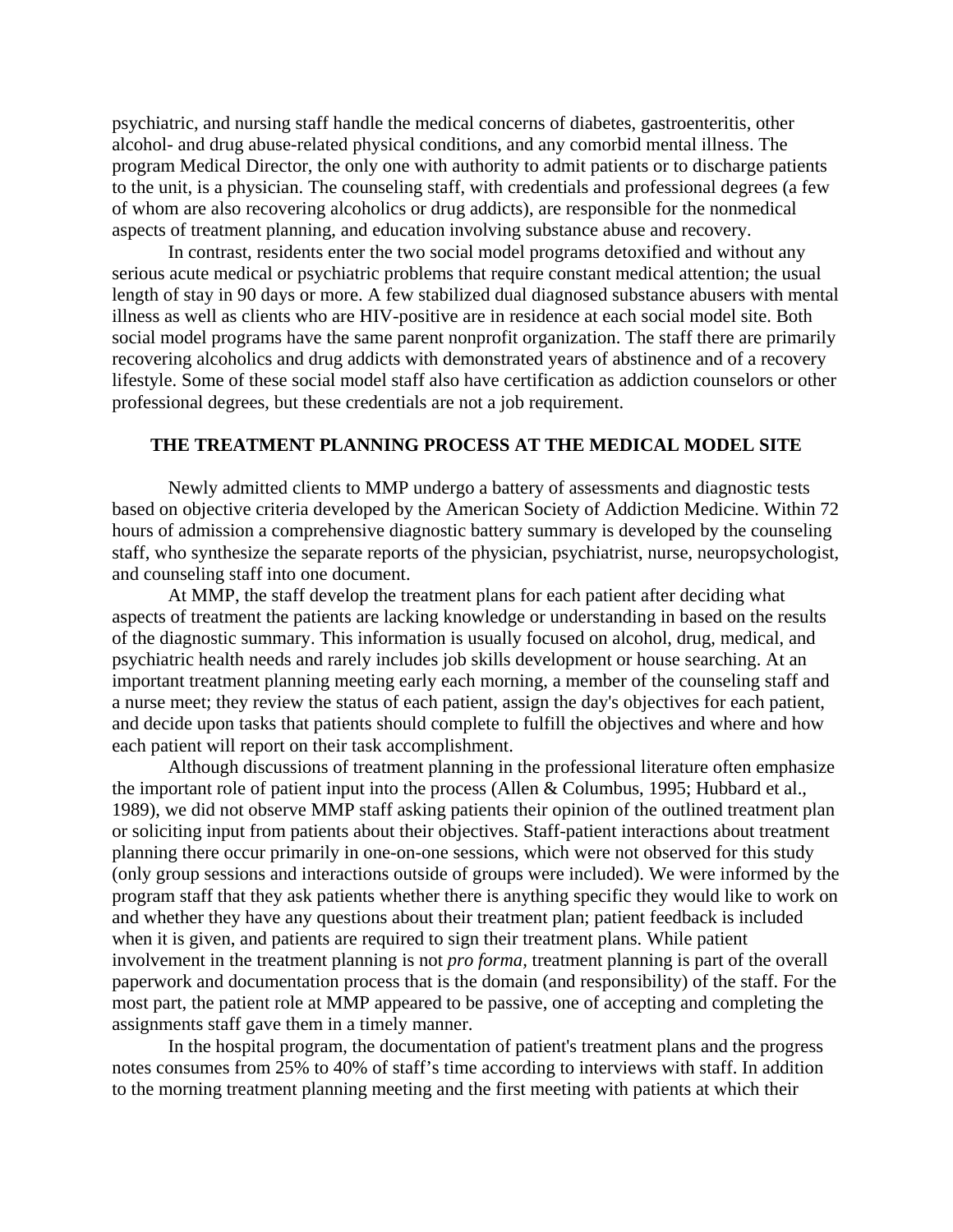treatment plans and assignments for the day are given, counseling staff documents patients' behavior in relation to their treatment objectives throughout the day (often after each group meeting). The counseling staff are primarily responsible for these progress notes; staff members were often observed, after leading one of the various program activities, to immediately document patient behaviors: "Elbert, who had been leading morning exercise group ... then took a seat and began writing ... he volunteered that 'a lot of people participated today,' and that it was 'much better than Wednesday.' He appeared to be writing this down, in more detail" (interviewer notes, October 27, 1995).

At MMP, a weekly meeting is held with all the medical and counseling staff to review each patient and to provide input to the Director about possible discharge dates or other events. In staff meetings, primary sources of information on any given patient are the recollections of staff members who have interacted with that patient as well as the patient treatment plans and progress notes that staff members have recorded in patients' files. "She was able to look up for each patient if they'd attended specific groups, if they'd participated, and what they'd said. This information was obviously recorded by the staff member who had led the group; a typical entry was 'Patient demonstrated knowledge of disease concept,' or 'patient made a commitment to remain sober.' 'Patient did not attend,' and "Patient attended but did not participate. ..'" (interviewer notes, October 27, 1995).

At MMP, the demands of assessment, treatment planning, documentation, and discharge planning are so extensive within a short time frame of 7 to 10 days, that a "critical care pathway" strategy has been developed to remind staff as to what assessments, planning, and documentation are due on which day of a typical patient stay (notes from interview, January 17, 1996). This critical care pathway serves as an overarching framework to remind staff of what is needed per patient per day and helps direct their activities so that they are thorough and satisfy all the requirements. The daily treatment planning and the weekly staff meetings along with the critical care pathway provide a structure that serves as a monitoring mechanism to insure that all required planning, implementation, and documentation is done. Although the documentation requirements are a burden on staff time (about which they complained), the documentation requires the staff to become familiar and knowledgeable about the patterns and progress of particular patients.

## **THE RECOVERY PLANNING PROCESS AT THE SOCIAL MODEL SITES**

 Since social model programs (SMP) do not believe they are involved in providing "treatment," neither SMP1 nor SMP2 use the term *treatment plan.* Instead, they develop what are referred to as recovery plans, which the residents themselves fill out, rather than the staff. In addition to devising the plan, the residents are responsible for the development, revision, and implementation of their recovery plans each week, month or phase of their stay within a context of staff and peer assistance and support. Although the primary responsibility is placed on the residents to complete and implement their recovery planning process, the staff and peer residents participate in an important guiding and "teaching" role in the planning and monitoring process.

New residents at SMP1 and SMP2 complete several forms about their substance use history and their other problems. They are interviewed by staff (and residents, in the case of SMP1) to ascertain that they meet the criteria for entrance. No diagnostic batteries of standardized instruments are used and staff do not make diagnoses. Consistent with the social model philosophy, newcomers self-identify their own substance abuse problems. As staff are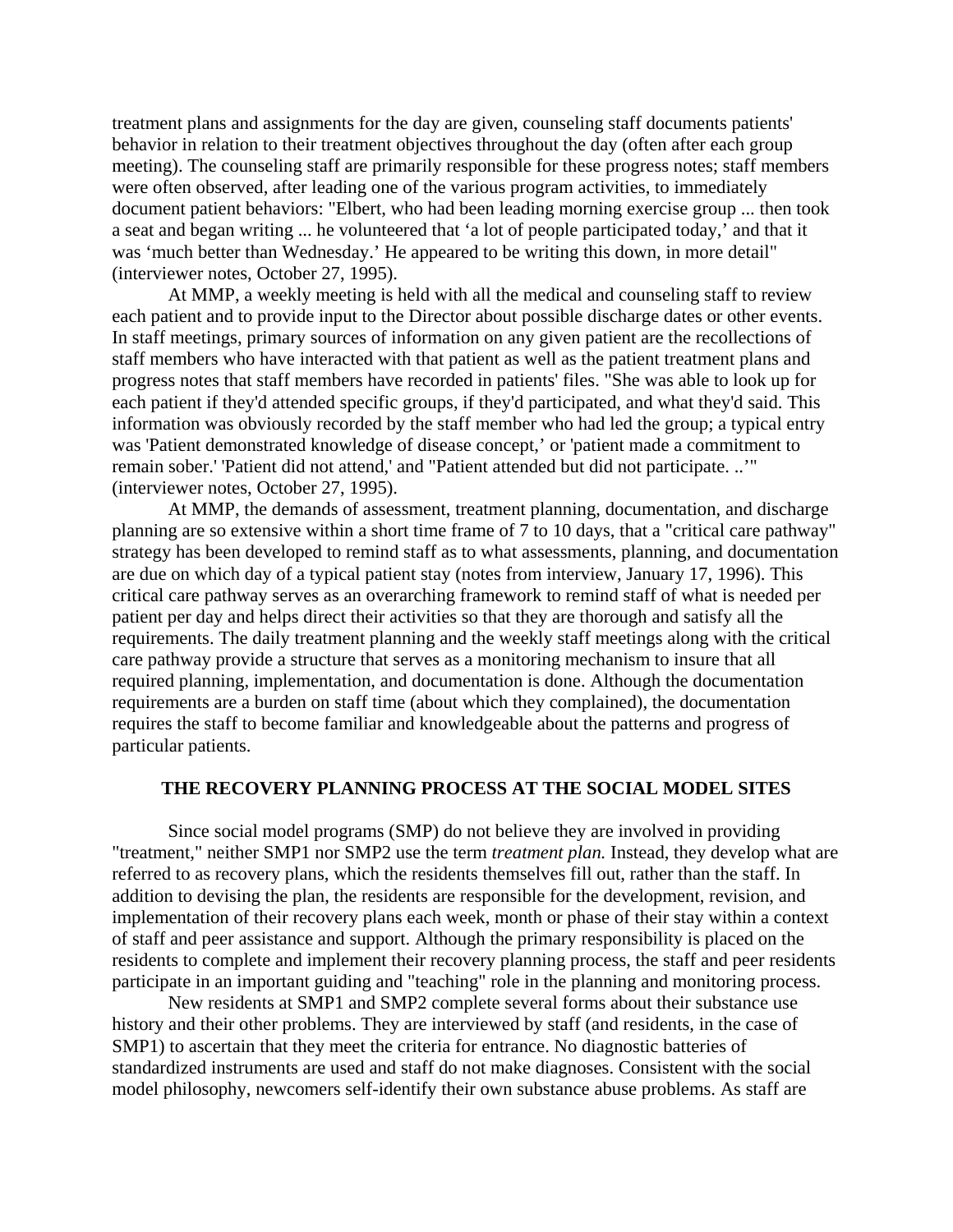fond of saying, people without substance abuse problems are unlikely to want to be in a recovery program for alcoholics and drug addicts, so elaborate screening devices are unnecessary.

A "master" recovery plan that sets a medium range of objectives (spanning 6 weeks at SMP2 and 3 months at SMP1) is made by a new resident within 30 days of arrival. As the Director of SMP2 put it, the staff helps newcomers develop their master plan, but will not direct residents in its writing. The recovery plan asks residents to assess (a) where they are currently in terms of 10 live domains, (b) where they would like to be, and (c) what they can do to reach their objectives in each life domain. The 10 life domains are: physical, employment, finances, legal, family, social life, drinking, personal, education, and spiritual. The recovery forms used at SMP1 and SMP2 are similar to the typed and photocopied forms found in SMPs observed in the 1980s (Borkman, 1983).

Residents are then expected to make a weekly recovery plan that relates to their "master" recovery plan. In the weekly plan, they describe what appointments they will make (e.g., for medical, dental, job training, or legal needs) and what 12-step activities, reading and writing assignments they will undertake to fulfill the specific objectives that will move them toward reaching their medium level objectives. The resident is expected to maintain a folder that has his or her master recovery plan, weekly recovery plans, and written assignments.

The weekly recovery plan is a concrete list of objectives, actions, and steps that the residents use as a guide of what activities to undertake daily in order to accomplish their objectives for the week. This use of the recovery plan to guide activities and tasks is analogous to the counseling staff deciding what should be each patient's objectives for the day and what tasks the patient should complete in order to fulfill his/her objectives.

How do residents learn how to develop a master recovery plan and the weekly recovery plans? At intervals, guidelines for how to develop recovery plans are discussed at meetings such as the initial morning meeting at SMP1 or Personal Recovery meetings at SMP2. The guidelines explain how to complete a plan, including the purposes of a recovery plan, the meaning of each domain and its importance to sobriety. Residents have various opportunities to seek assistance from staff and other residents in developing plans. This includes seeing other's recovery plans to use as models, and hearing ideas from staff and other residents regarding the goals they might want to set out and the tasks they might want to accomplish. Recovery plans we have seen at SMP2 have included things as diverse as working on the first step this week, speaking to one's wife about the kids, and being more tolerant over the next week.

 The staff role with regard to recovery plans is to assist in "teaching" residents how to develop realistic and concrete plans, to review and sign off on the mastery recovery plan as well as the weekly recovery plan, and to maintain a copy of the plans in the resident's program file. Room's (1997) analysis of the staff role concluded that reviewing recovery plans and assisting residents with them as needed is an important part of the staff role at SMP1 and SMP2. Staff emphasize the importance of preparing for jobs, through completing education or training (see Karp, 1997, Room, 1997) and of developing a sober/clean support network in the community in preparation for leaving the recovery home (see Barrows, 1998).

 At weekly staff meetings at the two SMPs, staff discuss individual residents in need of extra help or motivation. In addition, a further monitoring device is in place, the Residents' Council, the self-governing body of residents elected by their peers (see Borkman, 1997). As part of the philosophy of self-management within a context of mutual peer help, residents through their elected Residents' Council decide upon and approve many actions related to the day-to-day operations of the recovery home, including the residents' movement from one phase to another,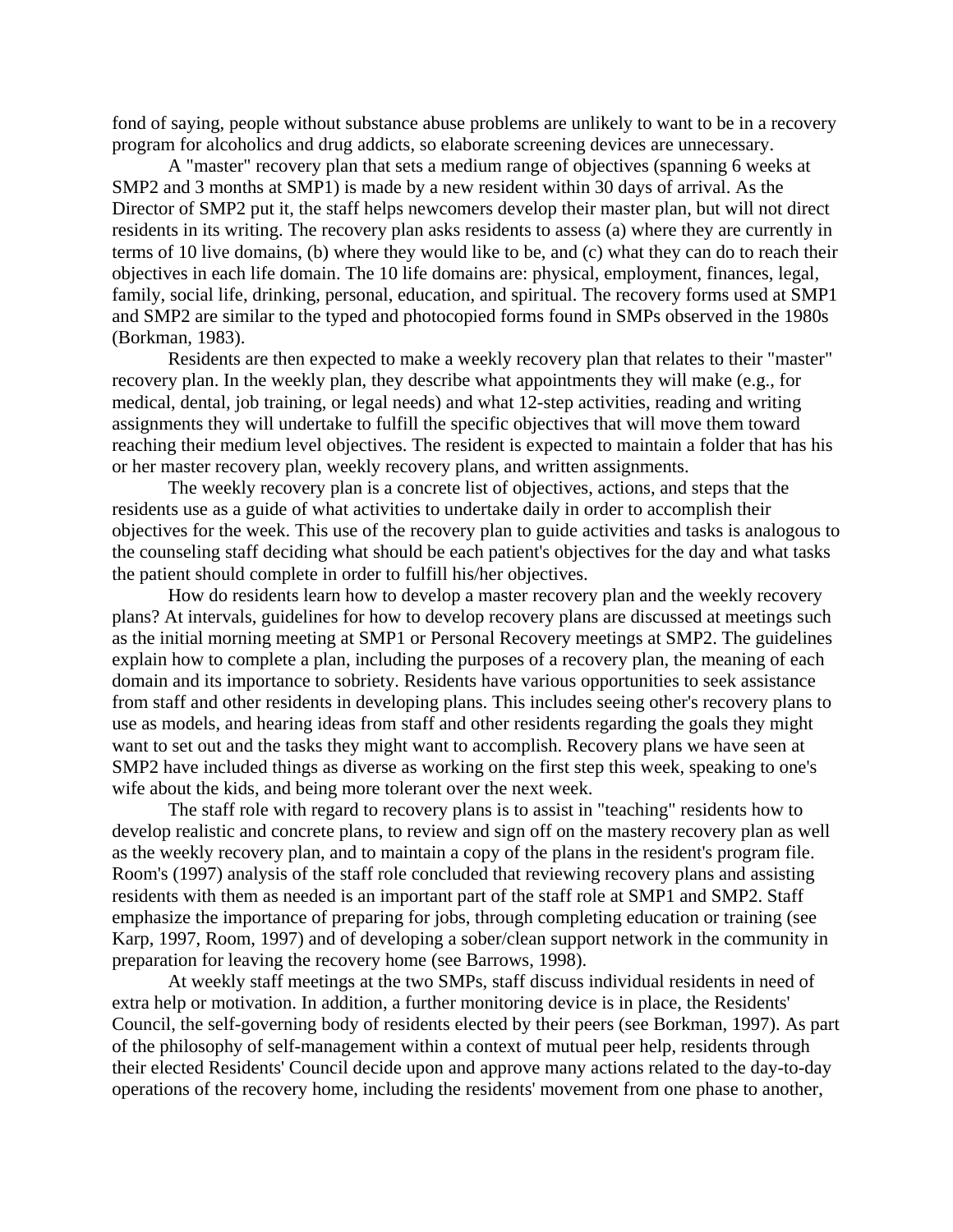requests for passes for medical or other outside appointments, and approval of recovery plans. For example, the applicant meets with the Council explaining the purpose of their pass request for a dental, legal, or other appointment, the transportation they intend to use, and when they will return. At SMP1 the Council listens to the request and used Robert's Rules of Order in reaching a decision, with a motion, second, and vote to approve or disapprove a pass request.

 The county substance abuse agency that funds most beds at the social model study sites holds a monthly utilization review at each recovery home. The County representative selects, at random, a number of residents' files, reviews them to insure that, among other things, the recovery plans made by the resident are there and are approved with a signature of a staff member and the date.

# **FUNCTIONS OF TREATMENT PLANNING AND RECOVERY PLANNING**

 Although the underlying approaches and styles are significantly different, the administrative and programmatic functions of treatment planning in the MMP and recovery planning in the SMPs seem to be similar: providing direction for staff and clients, tailoring the program to fit the individual's needs, providing staff opportunities to know patients/residents, and satisfying the requirements of third-party funders. In both cases, the planning process and documentation constitute a set of objectives and the means for achieving each objective that are tailored for an individual patient/resident during his/her program stay. This process gives a direction and benchmarks for patient/resident performance and progress during their stay. In both treatment and recovery planning, staff who are involved in the planning process and in the monitoring of patient/resident performance in accordance with the plan become familiar and knowledgeable about clients and their response to the program activities.

 The written documentation about each patient/resident becomes part of the individual's case file. The staff develop and file the documentation in the staff office at MMP. At SMPs, the residents write their own recovery plans and weekly notes, and the staff review, sign, and date the plans. A copy of the recovery plan and notes is filed by social model staff in resident folders; the residents also have copies of their recovery plan and notes. This documentation is available to satisfy third-party payers about what "treatment" or "recovery" activities and services the individual received in exchange for the reimbursement the third party made to the program. The substance abuse patients/residents, however, appear to be very differently affected by the treatment planning and case documentation in the medical model versus the social model sites. For patients in the medical treatment program, the plan and its accompanying documentation is controlled and conducted by the professional staff. Patients are involved to some degree in the planning process to the extent that staff decide to include them, but patients have no responsibility for developing their own treatment plans or reflecting upon and thus "evaluating" their own progress in meeting the treatment goals. The researchers saw little indication that patient input was sought by the staff that developed those treatment plans. The staff in the medical program, by going through the treatment planning and documentation of patient activity, learn a lot about the individual patient as noted above, but the process did not appear to be structured to provide the patient with the same learning opportunity. Patients do sign a form that acknowledges their agreement with the treatment plan.

 Social model residents, in contrast to patients in treatment, are directly responsible for developing their individual recovery plan, for continually reflecting upon whether or not and to what extent their program activities help them accomplish their objectives and goals, and for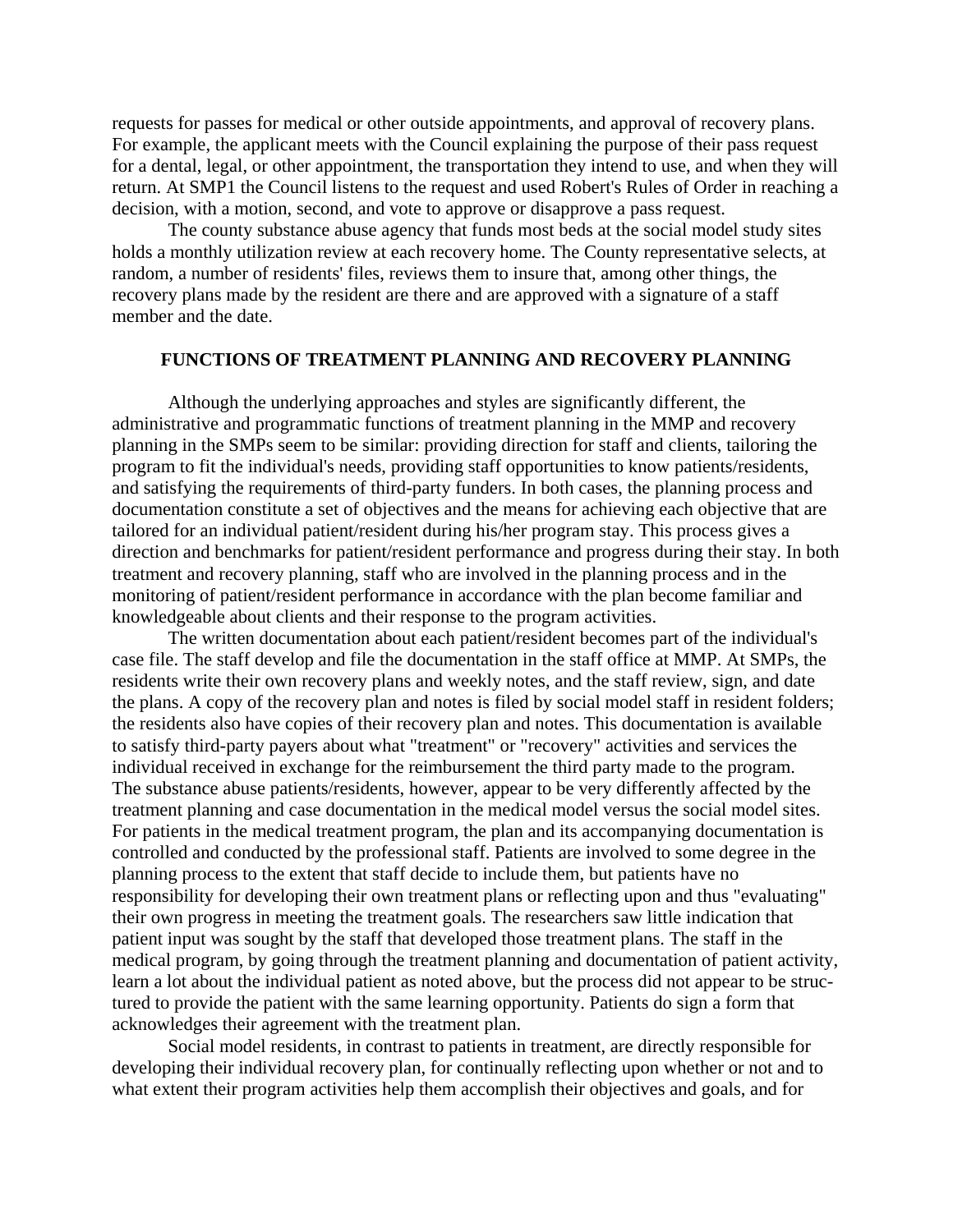modifying their recovery plans as they progress through various phases of the program. The program provides a general framework of life domains to be considered in the recovery plan, but leaves it up to the individual to develop the specific objectives and means of achieving them that are appropriate to their circumstances. The residents use their recovery plan as a guide for what medical and other professional services to seek that week, what spiritual and other 12-step practices to do and what other job, family, or related actions to take that week. Neither the recovery plan or the planning process itself are *pro forma.* 

Because of the emphasis placed on personal responsibility for the residents and because of the practice, review, and application aspects of planning in the SMPs, it would seem that residents in the program would be more likely to "internalize" the planning process and lessons, than patients in the MMP. Further, while the treatment planning process in the medical model program focused upon the alcohol, drug, medical, and psychiatric aspects of the patients' lives (befitting the medical focus and the relatively short stay), the recovery planning process appeared to have much broader coverage (about 10 areas of personal and social development), with emphasis upon employment and financial self-sufficiency. Not only were the emphases upon personal responsibility and planning coverage different between the two types of programs, there were distinct differences in the role of staff. While treatment plans appeared to be developed almost exclusively by MMP staff according to "clinical pathways" for particular medical problems, the staff were responsible for communicating these plans to the patients and for monitoring their progress during treatment. In the SMPs, staff appeared to act more as experienced peers and "coaches," providing assistance and ideas to residents while they reviewed and approved the plans.

Our observations suggest that from the beginning of their stay, residents at SMP1 and SMP2 began designing a new way to live, and setting goals they could achieve. Skills as developed in recovery planning are useful for planning for the future, and taking responsibility for that future. For example, an observer reported: "I asked her if she had been in another program. She said yes, she had and that this was the best one because they helped you to figure out your life after you leave the program" (interviewer notes, October 25, 1995). Thus, a direct result of the recovery planning process is that participants should learn how to expect different things from themselves, and for their futures. Such presumed "'ownership" of the recovery plan may help participants feel that they "own" their recovery not just the recovery plan as well, and they are the party who is responsible for maintaining it. Future research is needed to test that hypothesis.

#### **CONCLUSIONS**

 The answer to the originating question: Is recovery planning any different from treatment planning, is definitely yes. Although both recovery planning and treatment planning serve similar administrative and programmatic functions, the role of staff and clients in the planning process is significantly different between the two models. In both cases the planning process is logically related to the philosophy and the model of treatment or recovery. The persons who conduct the planning are viewed in both approaches as the responsible agent that "directs" client change: in one, the staff; in the other, the client. In both models the planning process is an integral part of the entire intervention, intimately linked with the other components, such as assessment, program activities, record keeping, and satisfying external third parties.

It is, nonetheless, a significant finding that the administrative and programmatic functions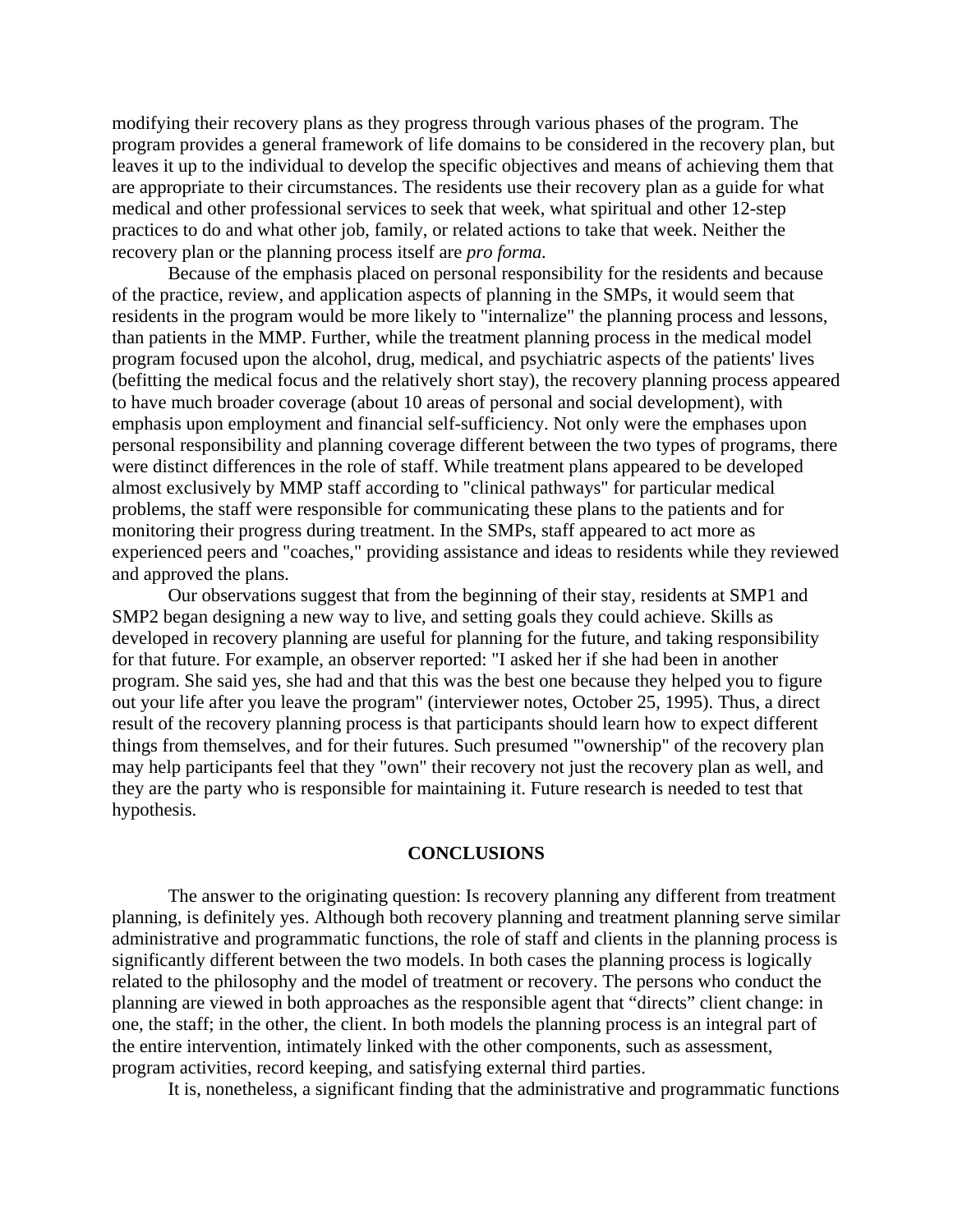of treatment and recovery planning are similar, and it may partially explain confusion about what *does* set them apart. If the similarities in administrative and programmatic functioning are easily apparent, but the differences between them had not been previously shown in detail as we have done here, then the resulting confusion is understandable. Hopefully, this paper will allay some of this confusion.

Treatment planning epitomizes or typifies the medical model and is an integral part of substance abuse treatment at MMP. In exchange for paying for treatment, insurance companies and government health insurance programs require detailed treatment plans and documentation of what clients receive. Funders also want services delivered by licensed professionals. The medical model is thus a system composed of integrated pieces. The expert hierarchical model (Weitz, 1996) is used: professional counselors, nurses, psychologists, and physicians are regarded as having the expert knowledge to identify what their clients need and to develop treatment plans that will fill in their gaps and provide them with what they lack. This system then includes professionals observing, monitoring, and documenting clients' behavior and attitudes in order to evaluate how well they respond to various aspects of the treatment plan.

Recovery planning also epitomizes or typifies the social model of recovery. The mutual peer-based model of experiential learning, the foundation of social model recovery philosophy (see the literature review (Borkman. Kaskutas, Room, Bryan, & Barrows, 1998; Kaskutas, 1998), focuses responsibility on the resident client to make changes in his/her life that will bring sobriety and support it. The self-directed recovery plan that clients are expected to develop and follow is formulated within an extensive network of peer "teaching" and support. Mutual peer help in the SMPs is manifested both through staff serving as senior, more experience, guides and role models, and through resident peers learning recovery *together.* This client-driven approach sets social model recovery apart from other professional therapist-driven treatment models, and is a reflection of the fact that social model recovery was not developed in response to diagnostic criteria.

A national study of the effectiveness of drug abuse treatment programs found that despite federal requirements that clients be knowledgeable about their individualized treatment plan, most clients had minimal knowledge and involvement in the development of their treatment plan (Hubbard et al., 1989). Our findings about the lack of client involvement in treatment planning at MMP are similar to those of the national study.

Both treatment and recovery planning processes are valuable in providing clients with individualized assessments, objectives, and the means of accomplishing them. Planning processes, however, are a means to an end, that is, the underlying goal is to assist clients to reach favorable treatment or recovery outcomes. This process evaluation research has descriptively documented similarities and differences in recovery and treatment planning which is an important first step. However, this research needs to be followed up with additional process evaluation research and with outcome effectiveness research on treatment and recovery planning in appropriately compared social and medical model programs.

Additional process evaluation research on other social and medical programs is needed to identify to what extent the results found here are idiosyncratic or generalizable to other programs of their model. Only one MMP was studied that makes it difficult to know how representative it is of MMPs. The two SMPs were basically similar in philosophy and practice, which is not unexpected given that they are part of the same parent nonprofit organization. Other social model programs are likely to vary somewhat in philosophy or in details of daily practice. Our empirical assessment of self-identified social model program (see Kaskutas, 1998) found that while most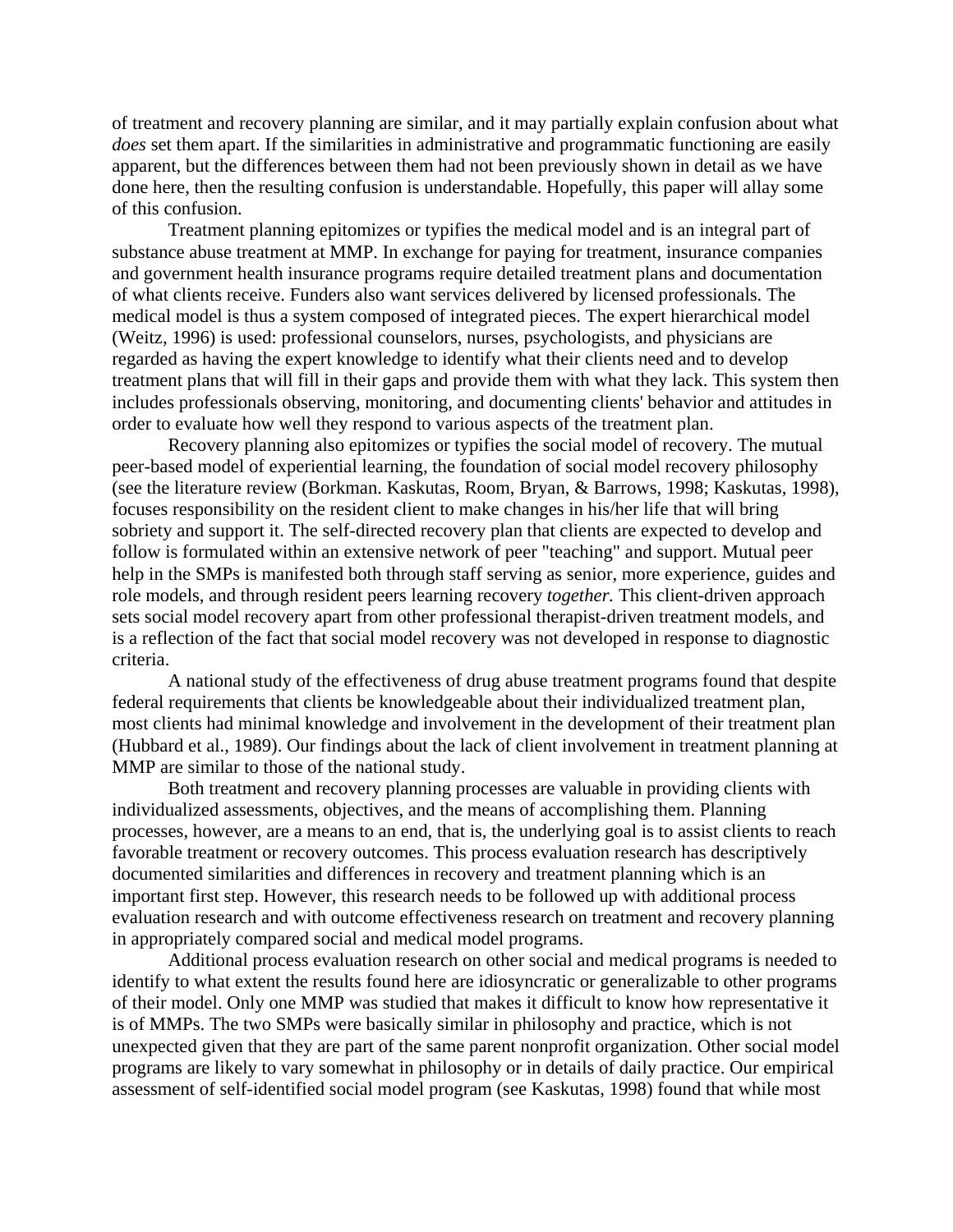scored very high (in the top quartile) in social model philosophy, some scored in the third quartile as well, suggesting just such variation.

Although interesting similarities and differences were identified between treatment and recovery planning in the two models, how these findings translate into outcomes for clients cannot be answered by this research. Does the recovery planning process result in clients assuming responsibility for their recovery after they leave the program? Does what clients learn from the recovery planning process impact their recovery outcomes or not? Does the treatment planning process result in patient learning that facilitates favorable outcomes after they leave the program? How does the treatment planning process impact patients' outcomes? Outcome effectiveness research comparing treatment planning in MMPs with recovery planning in SMPs (with comparable lengths of stay and client problems) would be necessary to answer these and related questions.

## **REFERENCES**

- Allen, J.P ., & Columbus, M. (Eds.). (1995). *Assessing alcohol problems:* A *guide for clinicians and researchers* (Treatment Handbook Series 4). Bethesda, MD: National lnstitute on Alcohol Abuse and Alcoholism.
- Allen, J.P., & Mattson, M.E. (1993). Psychometric instruments to assist in alcoholism treatment planning. *Journal of Substance Abuse Treatment,* **10**, 289-296.
- Barrows, D. (1997). The community orientation of social model and medical model recovery programs. *Journal of Substance Abuse Treatment,* **15**, 55-64.
- Bois, C. & Graham, K. (1993). Assessment, case management and treatment planning. In B.M. Howard, S. Harrison, V. Carver, & L. Lightfoot (Eds.), *Alcohol and drug problems: A practical guide for counsellors* (pp. 87-102). Toronto, Canada: Addiction Research Foundation.
- Borkman, T., Kaskutas, L.A., Room, J., Bryan, K., & Barrows, D. (1998) A historical and developmental analysis of social model programs. *Journal of Substance Abuse Treatment,* 15, 7-17.
- Borkman, T. (1997). "Client" governance in social model programs. In *Report of a process evaluation of social model residential programs.* Rockville, MD: Center for Substance Abuse Treatment.
- Borkman, T. (1983). *A social-experiential model of programs of alcoholism recovery: A research report on a new treatment design.* (Research Report, DHHS Publication No. (ADM) 10-1259). National Institute on Alcohol Abuse and Alcoholism, U.S. Department of Health and Human Services.
- Borkman, T.J., Kaskutas, L.A., & Barrows, D.C. (1996). *The social model program: A literature review and history* (Contract No. 270-94-0001). Rockville, MD: Center for Substance Abuse Treatment, Department of Health and Human Services.
- Dodd, M.H. (1986). *"What does social model mean?" California's social model of recovery from alcoholism.* San Diego, CA: University of California. San Diego Extension.
- Donovan, D.M. (1995). Assessments to aid in the treatment planning process. In J.P. Allen & M. Columbus (Eds.), *Assessing alcohol problems: A guide for clinicians and researchers*  Treatment Handbook Series 4. (pp. 75-122). Bethesda, MD: National Institute on Alcohol Abuse and Alcoholism.
- Hubbard, R.L., Marsden, M.E., Rachal, J.V., Harwood, H.J., Cavanaugh, E.R., & Ginzburg,